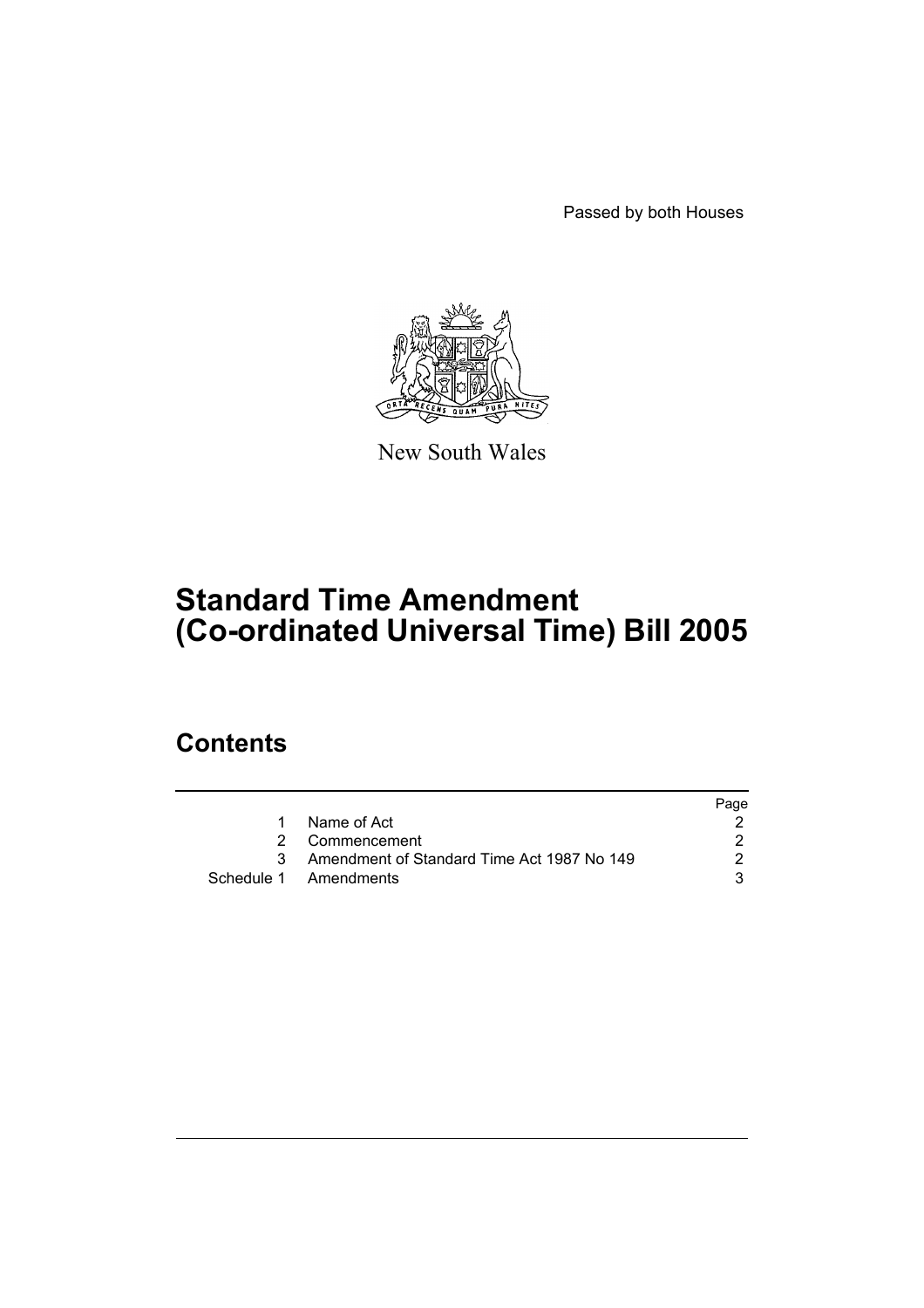*I certify that this PUBLIC BILL, which originated in the LEGISLATIVE ASSEMBLY, has finally passed the LEGISLATIVE COUNCIL and the LEGISLATIVE ASSEMBLY of NEW SOUTH WALES.*

> *Clerk of the Legislative Assembly. Legislative Assembly, Sydney, , 2005*



New South Wales

## **Standard Time Amendment (Co-ordinated Universal Time) Bill 2005**

Act No , 2005

An Act to amend the *Standard Time Act 1987* to change standard time from Greenwich Mean Time to Co-ordinated Universal Time.

*I have examined this Bill, and find it to correspond in all respects with the Bill as finally passed by both Houses.*

*Chairman of Committees of the Legislative Assembly.*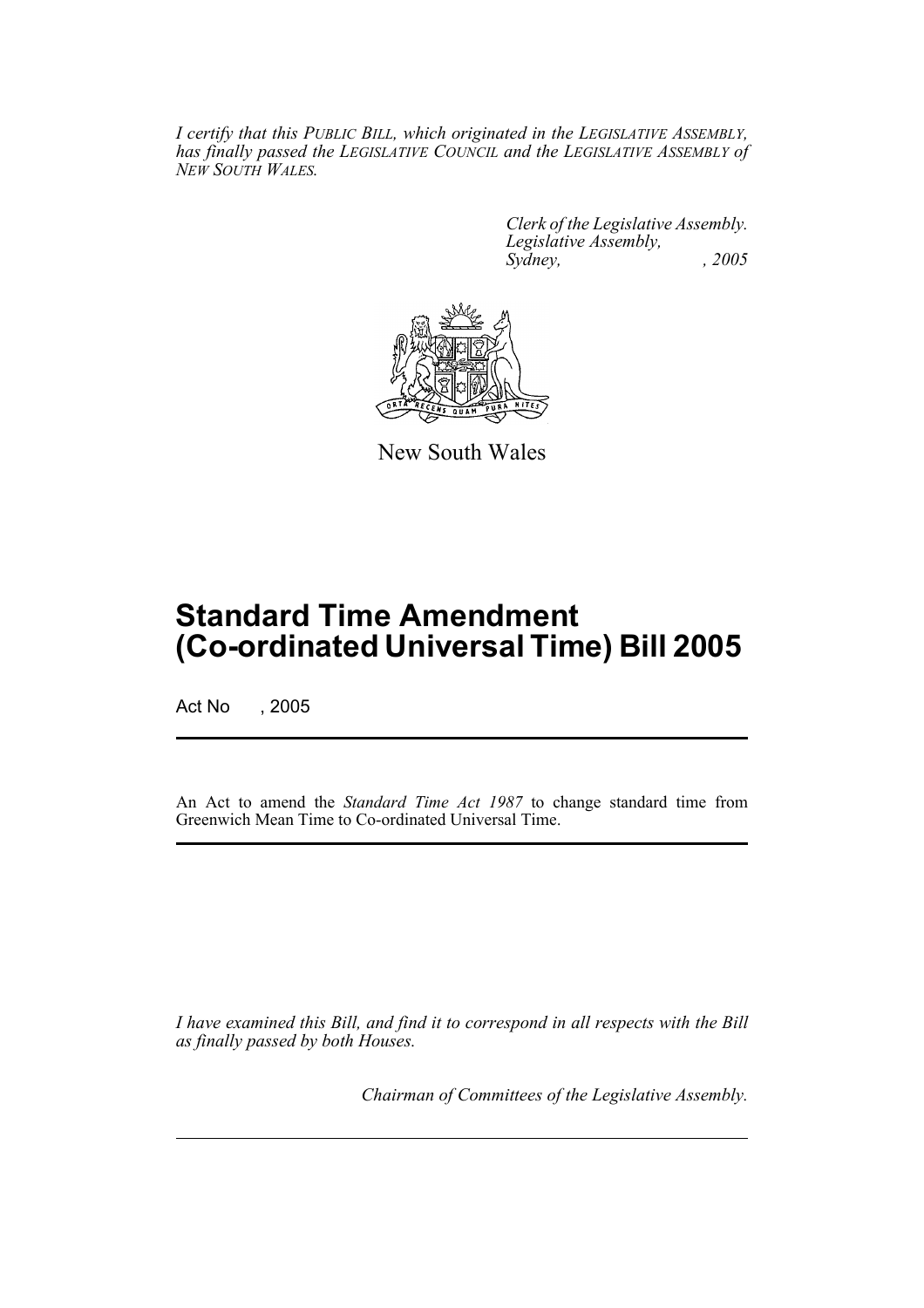#### **The Legislature of New South Wales enacts:**

#### **1 Name of Act**

This Act is the *Standard Time Amendment (Co-ordinated Universal Time) Act 2005*.

#### **2 Commencement**

This Act commences on 1 September 2005.

#### **3 Amendment of Standard Time Act 1987 No 149**

The *Standard Time Act 1987* is amended as set out in Schedule 1.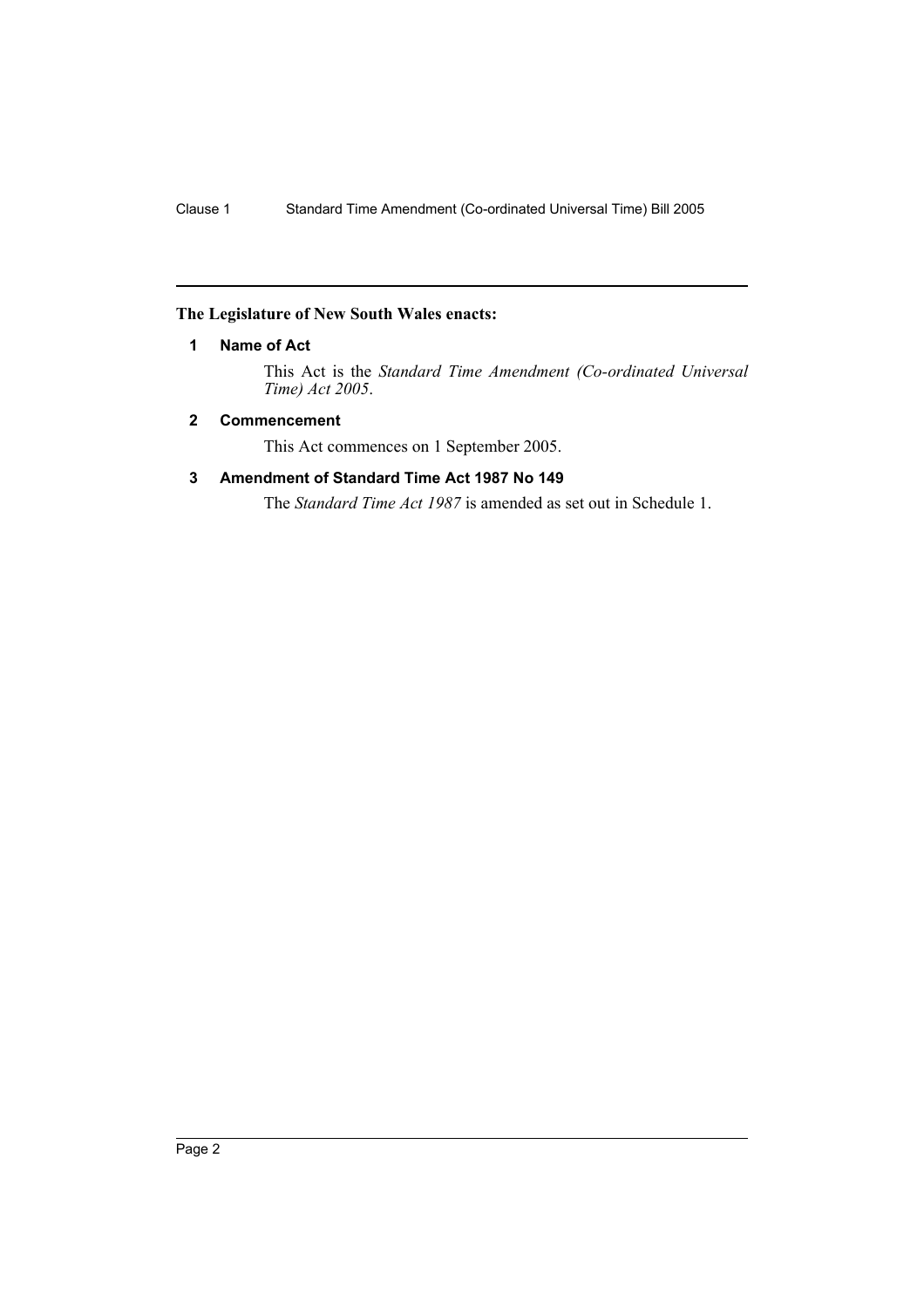Standard Time Amendment (Co-ordinated Universal Time) Bill 2005

Amendments **Schedule 1** and the set of the set of the set of the set of the set of the set of the set of the set of the set of the set of the set of the set of the set of the set of the set of the set of the set of the set

(Section 3)

### **Schedule 1 Amendments**

**[1] Section 2 Definitions**

Insert in alphabetical order:

*Co-ordinated Universal Time* means Co-ordinated Universal Time (UTC) as determined by the International Bureau of Weights and Measures and maintained under section 8AA of the *National Measurement Act 1960* of the Commonwealth.

#### **[2] Section 3**

Omit the section. Insert instead:

#### **3 Standard time in New South Wales (except certain areas)**

- (1) Standard time in New South Wales is 10 hours in advance of Co-ordinated Universal Time.
- (2) This section does not apply to Broken Hill or Lord Howe Island.

#### **[3] Section 4**

Omit the section. Insert instead:

#### **4 Standard time in Broken Hill**

- (1) Standard time in Broken Hill is:
	- (a) if an order under this section is not in force—9 hours and 30 minutes in advance of Co-ordinated Universal Time, or
	- (b) if such an order is in force—the time in advance of Co-ordinated Universal Time specified in the order as the standard time for Broken Hill.
- (2) The Governor may, by order published in the Gazette, specify as standard time for Broken Hill the time in advance of Co-ordinated Universal Time specified in the order.

#### **[4] Section 5**

Omit the section. Insert instead:

#### **5 Standard time in Lord Howe Island**

- (1) Standard time in Lord Howe Island is:
	- (a) if an order under this section is not in force—10 hours and 30 minutes in advance of Co-ordinated Universal Time, or